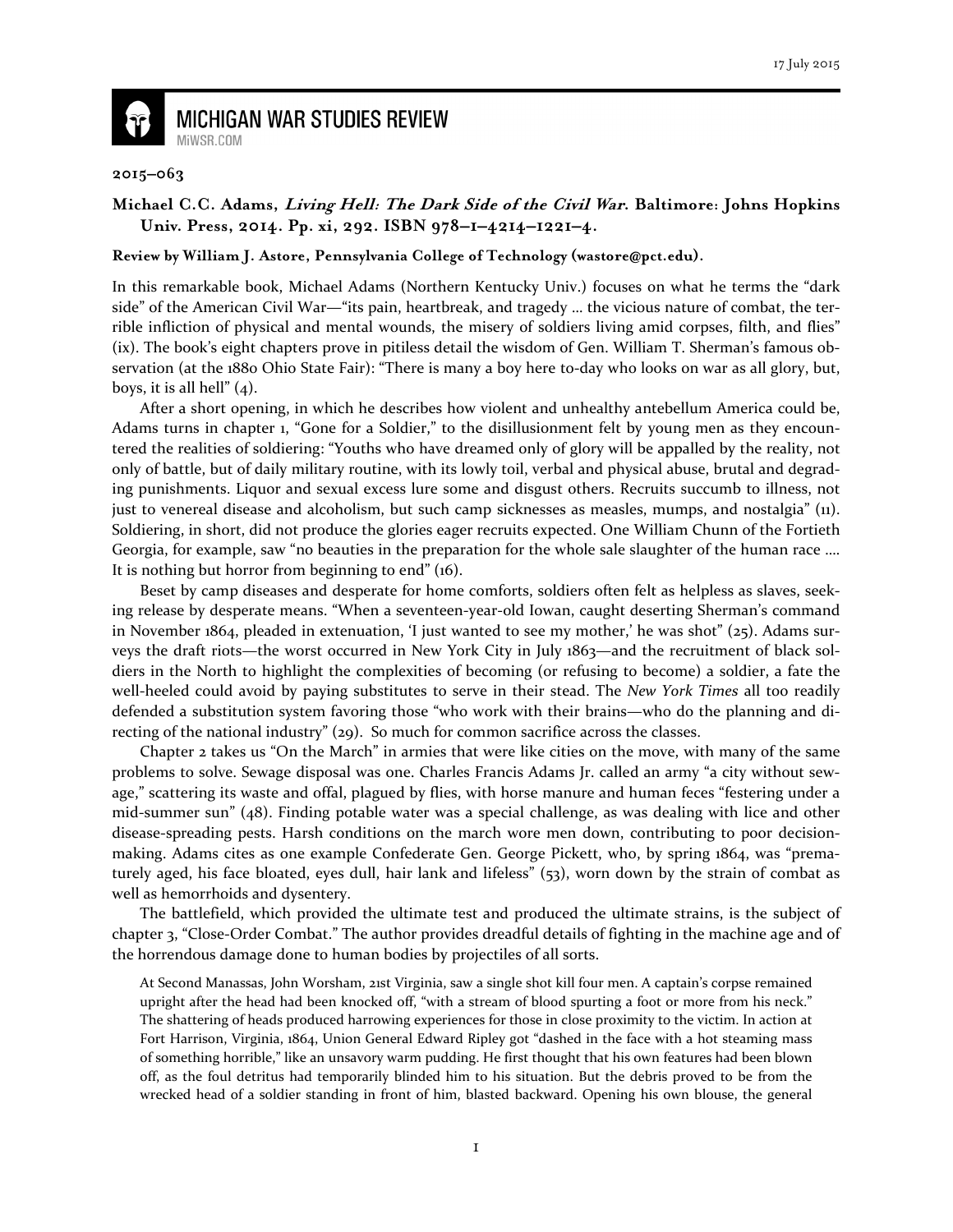remembered, "I threw out a mass of brains, skull, hair and blood." In another incident, Union Major Thomas Hyde found his mouth similarly stuffed involuntarily with brain matter, bone, and blood, when the smashed pulp of a private's skull smacked him full in the face. (73)

Chapter 4 concerns the gruesome job of "Clearing the Battlefield" of the dead and dying. The inadequate ambulances and improvised field hospitals in the early battles of the war never improved to a level approaching satisfactory. The number and frequency of casualties were simply overwhelming. Grievous wounds defied the resources of mid-nineteenth-century medical science. Meanwhile, swine roamed battlefields eating flesh off the corpses. "Human scavengers, stragglers and depraved civilians who robbed bodies, also degraded the fallen, and sometimes finished off their victims" (88).

No job proved worse than disposing of the dead littering the battlefields. Ironically, this involved more slaughter, as military details had to shoot herds of rogue mules and horses roaming the battlefield, along with many writhing and screaming animals mutilated by missiles. Work details burned the corpses of animals, though often they lacked the time to do a thorough job, leaving half-burned remains smoldering in decaying, stinking piles, attracting flies and scavengers. Human remains also decayed quickly, especially in hot weather at the height of campaigning season. Until orders moved the regiments on, living soldiers coexisted with the dead. Virginian David Hunter Strother, a Union staff officer, explored the field after Antietam. He noted with distaste that "our troops sat cooking, eating, jabbering, and smoking; sleeping among the corpses." (100)

Such hellish conditions wounded the minds and spirits of many troops, as Adams describes in chapter 5, "The Edge of Sanity." Combat fatigue, traumatic brain injury, and post-traumatic stress disorder are recognized conditions today, but during the Civil War they were poorly, if at all, defined and understood. Officers driven beyond their mental endurance had the option of resigning, notes Adams, but enlistees had to endure and cope however they could. Desertion brought severe reprisals by military authorities, including public whippings, beatings, even branding to deter "cowardice." Adams approvingly cites Walt Whitman's account of the "horrid sarcasm" of the execution by firing squad of William Grover, a nineteen-year-old soldier who broke and ran after having endured twelve previous battles (131). The field of adolescent psychology did not exist in the mid-nineteenth century and teenagers were treated like mature adults in their blue and gray, as if donning a uniform wrought a magical transformation.

Adams devotes chapter 6, "Deprivations and Dislocations," to the severe physical and psychological traumas of soldiers' loved ones back home. Women of little means struggled to feed their families. Some, resorting to prostitution, were arrested and imprisoned for vagrancy. As a consequence, support for the war eroded. "In extremity, women in both [North and South] … rejected the cause. 'What do I care for patriotism?' cried out a desperate Southern woman. 'My husband is my country. What is country to me if he is killed?'" (141). The horrific, seemingly never-ending toll of the war "hung over all America a great cloud of grief that embraced all races and both genders"(149), and North and South were unified in their anguish over the endless killing.

In chapter 7, "Invasions and Violations," Adams shows how prolonged war hardened hearts on both sides and vitiated pre-Civil War codes of honor and propriety. Yankees called for the "annihilation" of the Rebels, a genocidal sentiment fully shared by many of their Southern enemies. Atrocities multiplied as the war went on, lending plausibility to dehumanizing stereotypes of the enemy. Atrocity begat atrocity.

After engaging a black regiment near Monroe, Louisiana, a Texas officer wrote: "I never saw so many dead negroes in my life. We took no prisoners, except the white officers, fourteen in number; these were lined up and shot after the negroes were finished." Nathan Bedford Forrest's cavalry allegedly carried out one of the most ferocious massacres, at Fort Pillow, Tennessee, on April 12, 1864. [After which] John Probst of the 25th Wisconsin told his sweetheart that, in fighting on May 23, 1864, "twenty-three of the rebs surrendered but the boys asked them if they remembered Fort Pillow and killed them all." (168)

Chapter 8, "State of the Union," addresses the appalling legacies of the conflict, including persistent racism. "Many people hoped that the war would purify character, bringing out qualities of comradeship, heroism, self-sacrifice, [but it] had coarsened the national identity" (195). Adams quotes Abraham Lincoln's